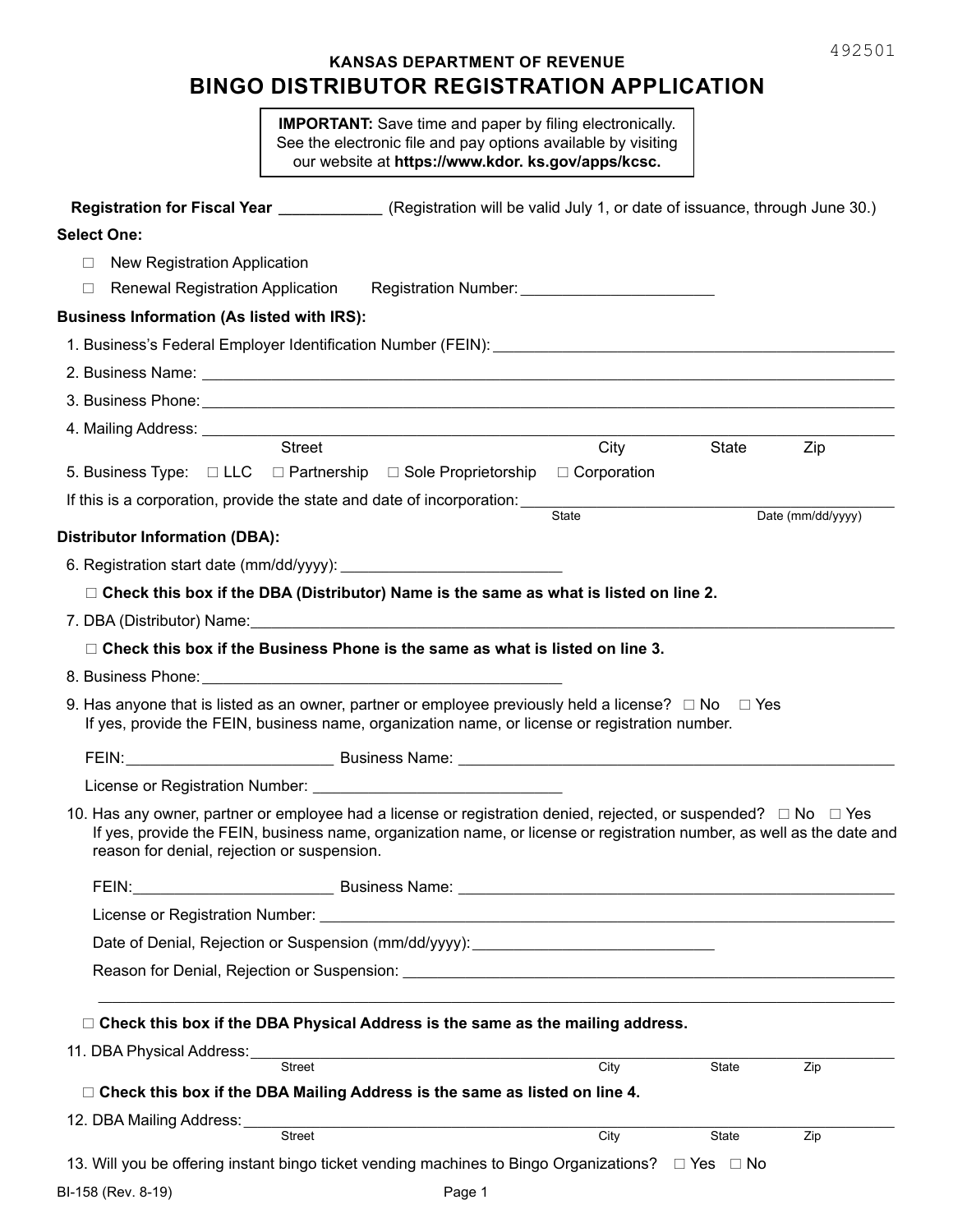## **Contact Person Information:**

| <b>Additional Locations:</b>                                     |                                                                                                                                                                                                                                                                                                                                                                                                               |                                                                                                                                        |       |     |
|------------------------------------------------------------------|---------------------------------------------------------------------------------------------------------------------------------------------------------------------------------------------------------------------------------------------------------------------------------------------------------------------------------------------------------------------------------------------------------------|----------------------------------------------------------------------------------------------------------------------------------------|-------|-----|
|                                                                  |                                                                                                                                                                                                                                                                                                                                                                                                               |                                                                                                                                        |       |     |
|                                                                  |                                                                                                                                                                                                                                                                                                                                                                                                               | City                                                                                                                                   | State | Zip |
|                                                                  |                                                                                                                                                                                                                                                                                                                                                                                                               |                                                                                                                                        |       |     |
|                                                                  | <b>Street</b>                                                                                                                                                                                                                                                                                                                                                                                                 | City                                                                                                                                   | State | Zip |
|                                                                  |                                                                                                                                                                                                                                                                                                                                                                                                               |                                                                                                                                        |       |     |
|                                                                  | Street<br>NOTE: If additional space is needed, enter necessary information on a separate page and attach it to this application.                                                                                                                                                                                                                                                                              | City                                                                                                                                   | State | Zip |
| <b>Owner Information:</b>                                        |                                                                                                                                                                                                                                                                                                                                                                                                               |                                                                                                                                        |       |     |
|                                                                  | $\Box$ Check this box if this person is considered the responsible party.                                                                                                                                                                                                                                                                                                                                     |                                                                                                                                        |       |     |
|                                                                  |                                                                                                                                                                                                                                                                                                                                                                                                               |                                                                                                                                        |       |     |
|                                                                  |                                                                                                                                                                                                                                                                                                                                                                                                               |                                                                                                                                        |       |     |
| Mailing Address: __________                                      | <u> 1989 - Johann Barbara, martxa alemaniar amerikan basar da a</u><br>Street                                                                                                                                                                                                                                                                                                                                 | <b>City</b>                                                                                                                            | State | Zip |
|                                                                  | $\Box$ Check this box if this person is considered the responsible party.                                                                                                                                                                                                                                                                                                                                     |                                                                                                                                        |       |     |
|                                                                  |                                                                                                                                                                                                                                                                                                                                                                                                               |                                                                                                                                        |       |     |
|                                                                  |                                                                                                                                                                                                                                                                                                                                                                                                               | Date of Birth: __________________________Social Security Number: ________________________Daytime Phone: ______________________________ |       |     |
|                                                                  | Mailing Address: <u>Constantine Street</u>                                                                                                                                                                                                                                                                                                                                                                    | City                                                                                                                                   | State | Zip |
|                                                                  | $\Box$ Check this box if this person is considered the responsible party.                                                                                                                                                                                                                                                                                                                                     |                                                                                                                                        |       |     |
|                                                                  |                                                                                                                                                                                                                                                                                                                                                                                                               |                                                                                                                                        |       |     |
|                                                                  |                                                                                                                                                                                                                                                                                                                                                                                                               |                                                                                                                                        |       |     |
|                                                                  | Mailing Address: <u>Street Street Street Street Street Street Street Street Street Street Street Street Street Street Street Street Street Street Street Street Street Street Street Street Street Street Street Street Street S</u>                                                                                                                                                                          | City                                                                                                                                   | State | Zip |
| violation in this or any other state? $\square$ No $\square$ Yes | NOTE: If additional space is needed, enter necessary information on a separate page and attach it to this application.<br>Has the owner(s), within five years prior to this registration, been convicted of or pleaded guilty or pleaded no contest to any felony or illegal gambling<br>If yes, provide the name of each person and the particulars on a separate page and enclose it with this application. |                                                                                                                                        |       |     |
|                                                                  | Record Keeper Information: (The person who is responsible for maintaining record of sales.)                                                                                                                                                                                                                                                                                                                   |                                                                                                                                        |       |     |
|                                                                  |                                                                                                                                                                                                                                                                                                                                                                                                               |                                                                                                                                        |       |     |
|                                                                  |                                                                                                                                                                                                                                                                                                                                                                                                               |                                                                                                                                        |       |     |
| Mailing Address: ________                                        | Street                                                                                                                                                                                                                                                                                                                                                                                                        | City                                                                                                                                   | State | Zip |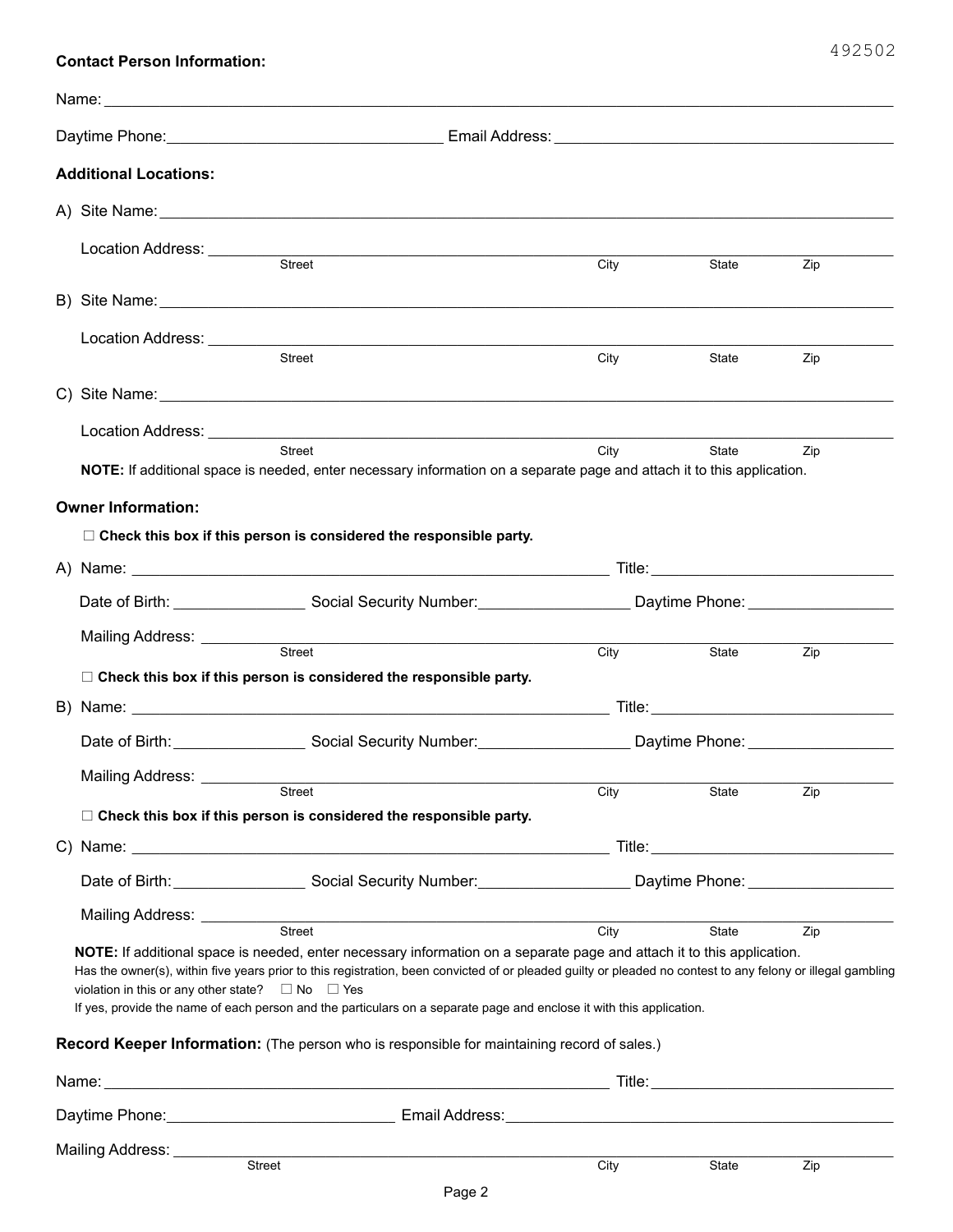|                                                                                                                                                                                                                                                                                                                                                                                                                                                                                | Home Address: ___________ |                                                                                                                                                                                                                                |      |                |     |  |
|--------------------------------------------------------------------------------------------------------------------------------------------------------------------------------------------------------------------------------------------------------------------------------------------------------------------------------------------------------------------------------------------------------------------------------------------------------------------------------|---------------------------|--------------------------------------------------------------------------------------------------------------------------------------------------------------------------------------------------------------------------------|------|----------------|-----|--|
|                                                                                                                                                                                                                                                                                                                                                                                                                                                                                |                           | Street                                                                                                                                                                                                                         |      | City State Zip |     |  |
|                                                                                                                                                                                                                                                                                                                                                                                                                                                                                |                           |                                                                                                                                                                                                                                |      |                |     |  |
|                                                                                                                                                                                                                                                                                                                                                                                                                                                                                |                           |                                                                                                                                                                                                                                |      |                |     |  |
|                                                                                                                                                                                                                                                                                                                                                                                                                                                                                |                           |                                                                                                                                                                                                                                |      |                |     |  |
|                                                                                                                                                                                                                                                                                                                                                                                                                                                                                | Home Address: ___________ |                                                                                                                                                                                                                                |      |                |     |  |
|                                                                                                                                                                                                                                                                                                                                                                                                                                                                                |                           | <b>Street</b>                                                                                                                                                                                                                  |      | City State Zip |     |  |
|                                                                                                                                                                                                                                                                                                                                                                                                                                                                                |                           |                                                                                                                                                                                                                                |      |                |     |  |
|                                                                                                                                                                                                                                                                                                                                                                                                                                                                                |                           |                                                                                                                                                                                                                                |      |                |     |  |
|                                                                                                                                                                                                                                                                                                                                                                                                                                                                                |                           |                                                                                                                                                                                                                                |      |                |     |  |
|                                                                                                                                                                                                                                                                                                                                                                                                                                                                                |                           |                                                                                                                                                                                                                                |      |                |     |  |
|                                                                                                                                                                                                                                                                                                                                                                                                                                                                                |                           | <b>Street</b>                                                                                                                                                                                                                  |      | City State Zip |     |  |
|                                                                                                                                                                                                                                                                                                                                                                                                                                                                                |                           |                                                                                                                                                                                                                                |      |                |     |  |
|                                                                                                                                                                                                                                                                                                                                                                                                                                                                                |                           |                                                                                                                                                                                                                                |      |                |     |  |
|                                                                                                                                                                                                                                                                                                                                                                                                                                                                                |                           |                                                                                                                                                                                                                                |      |                |     |  |
|                                                                                                                                                                                                                                                                                                                                                                                                                                                                                | Home Address: ___________ |                                                                                                                                                                                                                                |      |                |     |  |
|                                                                                                                                                                                                                                                                                                                                                                                                                                                                                |                           | <b>Street</b>                                                                                                                                                                                                                  |      | City State     | Zip |  |
|                                                                                                                                                                                                                                                                                                                                                                                                                                                                                |                           | E) Name: Title: Title: Title: Title: Title: Title: Title: Title: Title: Title: Title: Title: Title: Title: Title: Title: Title: Title: Title: Title: Title: Title: Title: Title: Title: Title: Title: Title: Title: Title: Tit |      |                |     |  |
|                                                                                                                                                                                                                                                                                                                                                                                                                                                                                |                           |                                                                                                                                                                                                                                |      |                |     |  |
|                                                                                                                                                                                                                                                                                                                                                                                                                                                                                |                           |                                                                                                                                                                                                                                |      |                |     |  |
|                                                                                                                                                                                                                                                                                                                                                                                                                                                                                |                           | Home Address: No. 1994. The Contract of the Address of the Address of the Address of the Address of the Address of the Address of the Address of the Address of the Address of the Address of the Address of the Address of th |      |                |     |  |
|                                                                                                                                                                                                                                                                                                                                                                                                                                                                                |                           | <b>Street</b>                                                                                                                                                                                                                  | City | State          | Zip |  |
| NOTE: If additional space is needed, enter necessary information on a separate page and attach it to this application.<br>Has the employee(s), within five years prior to this registration, been convicted of or pleaded guilty or pleaded no contest to any felony or illegal<br>gambling violation in this or any other state? $\Box$ No $\Box$ Yes<br>If yes, provide the name of each person and the particulars on a separate page and enclose it with this application. |                           |                                                                                                                                                                                                                                |      |                |     |  |

## **VERIFICATION OF BINGO DISTRIBUTOR – MUST BE SIGNED**

*Under penalties of perjury, I declare that I have examined this application and to the best of my knowledge and belief it is correct and complete. I will comply with all of the provisions of the Kansas Charitable Gaming Act and the regulations adopted under such act.*

**\_\_\_\_\_\_\_\_\_\_\_\_\_\_\_\_\_\_\_\_\_\_\_\_\_\_\_\_\_\_\_\_\_\_\_\_\_\_\_\_\_\_\_\_\_\_\_\_\_\_\_\_\_\_\_\_\_\_\_\_\_\_\_\_\_\_\_\_\_\_\_\_\_\_\_\_\_\_\_\_\_\_\_\_\_\_\_\_\_\_\_\_\_\_\_\_\_\_\_\_\_\_\_\_\_\_\_\_\_\_\_\_\_\_\_\_\_\_\_\_\_**

**\_\_\_\_\_\_\_\_\_\_\_\_\_\_\_\_\_\_\_\_\_\_\_\_\_\_\_\_\_\_\_\_\_\_\_\_\_\_\_\_\_\_\_\_\_\_\_\_\_\_\_\_\_\_\_\_\_\_\_\_\_\_\_\_\_\_\_\_\_\_\_\_\_\_\_\_\_\_\_\_\_\_\_\_\_\_\_\_\_\_\_\_\_\_\_\_\_\_\_\_\_\_\_\_\_\_\_\_\_\_\_\_\_\_\_\_\_\_\_\_\_**

Owner/Presiding Officer Signature